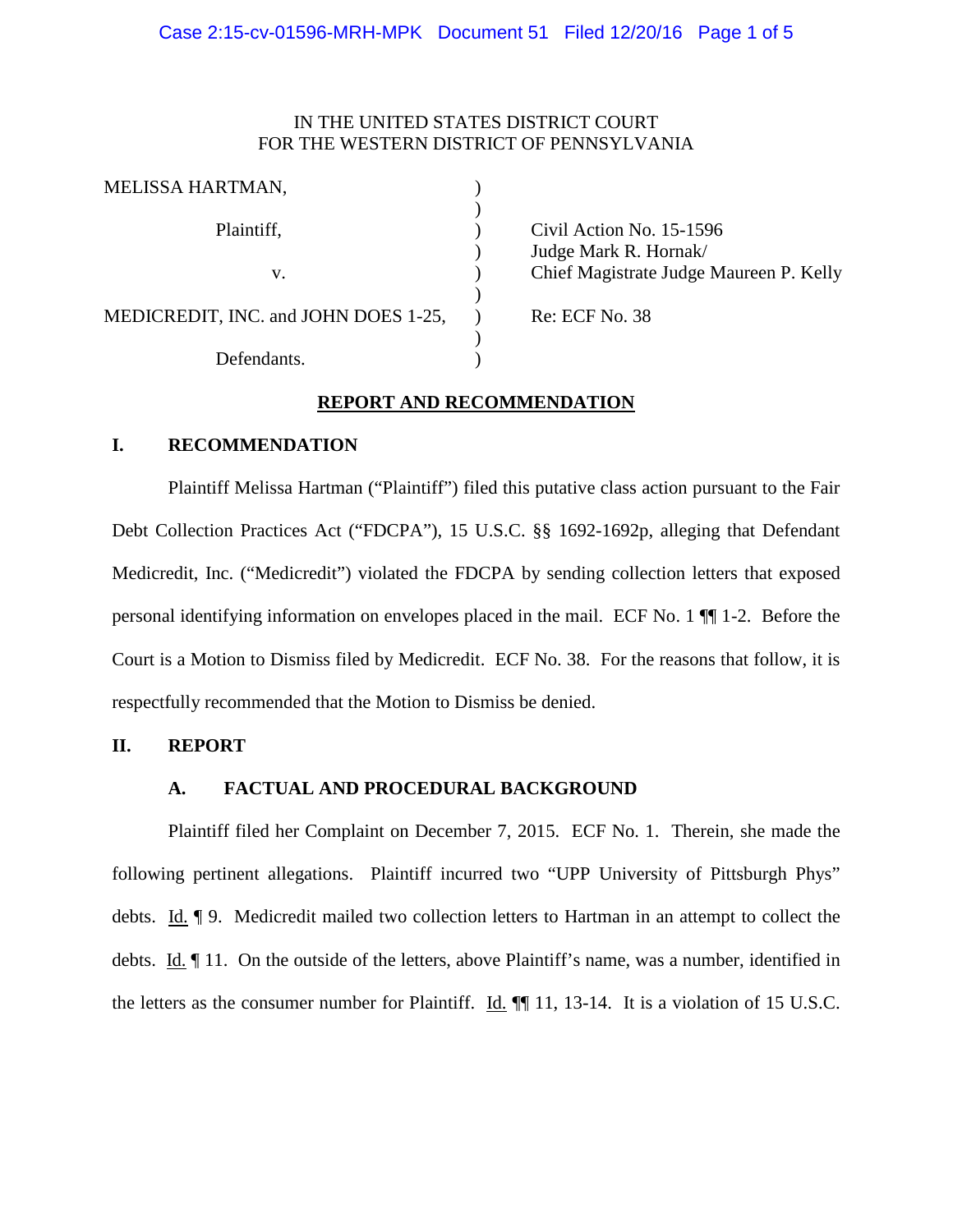### Case 2:15-cv-01596-MRH-MPK Document 51 Filed 12/20/16 Page 2 of 5

§ [1](#page-1-0)692f(8) for a debt collector to use any language or symbol<sup>1</sup> on an envelope when communicating with a consumer through the mail. Id. ¶ 38.

The instant Motion to Dismiss, filed pursuant to Federal Rule of Civil Procedure 12(b)(1), and Brief in support were filed on October 20, 2016. ECF No. 38-39. Plaintiff filed her Response Memorandum of Law in opposition on December 5, 2016. ECF No. 46. Medicredit filed its Reply Brief on December 12, 2016. ECF No. 47. The Motion is now ripe for consideration.

#### **B. STANDARD OF REVIEW**

Because Medicredit relies on evidence outside of the pleadings in arguing that the Court lacks jurisdiction, the Motion to Dismiss is a factual challenge under Rule 12(b)(1). "In reviewing a factual attack, the court may consider evidence outside the pleadings and no presumptive truthfulness attaches to plaintiff's allegations, and the existence of disputed material facts will not preclude the trial court from evaluating for itself the merits of jurisdictional claims." W.S. v. Wilmington Area Sch. Dist., Civ. A. No. 15-406, 2015 U.S. Dist. LEXIS 160146, at \*11 (W.D. Pa. Nov. 30, 2015) (citations and quotation marks omitted).

### **C. DISCUSSION**

Relying primarily on the United States Supreme Court decision in Spokeo, Inc. v. Robins, 136 S. Ct. 1540 (2016), Medicredit argues that Plaintiff lacks standing to maintain an action in federal court because the statutory violation upon which her claim relies cannot alone constitute an injury in fact and Plaintiff has failed to adduce evidence of other harm. Plaintiff argues that the violation of her rights under the FDCPA constitutes a concrete injury in fact. United States District Judge Cathy Bissoon of this Court has recently addressed this issue:

<span id="page-1-0"></span> $\frac{1}{1}$  $A$  debt collector may use its address and its business name if the name does not indicate that the collector in in the debt collection business. 15 U.S.C. § 1692f(8).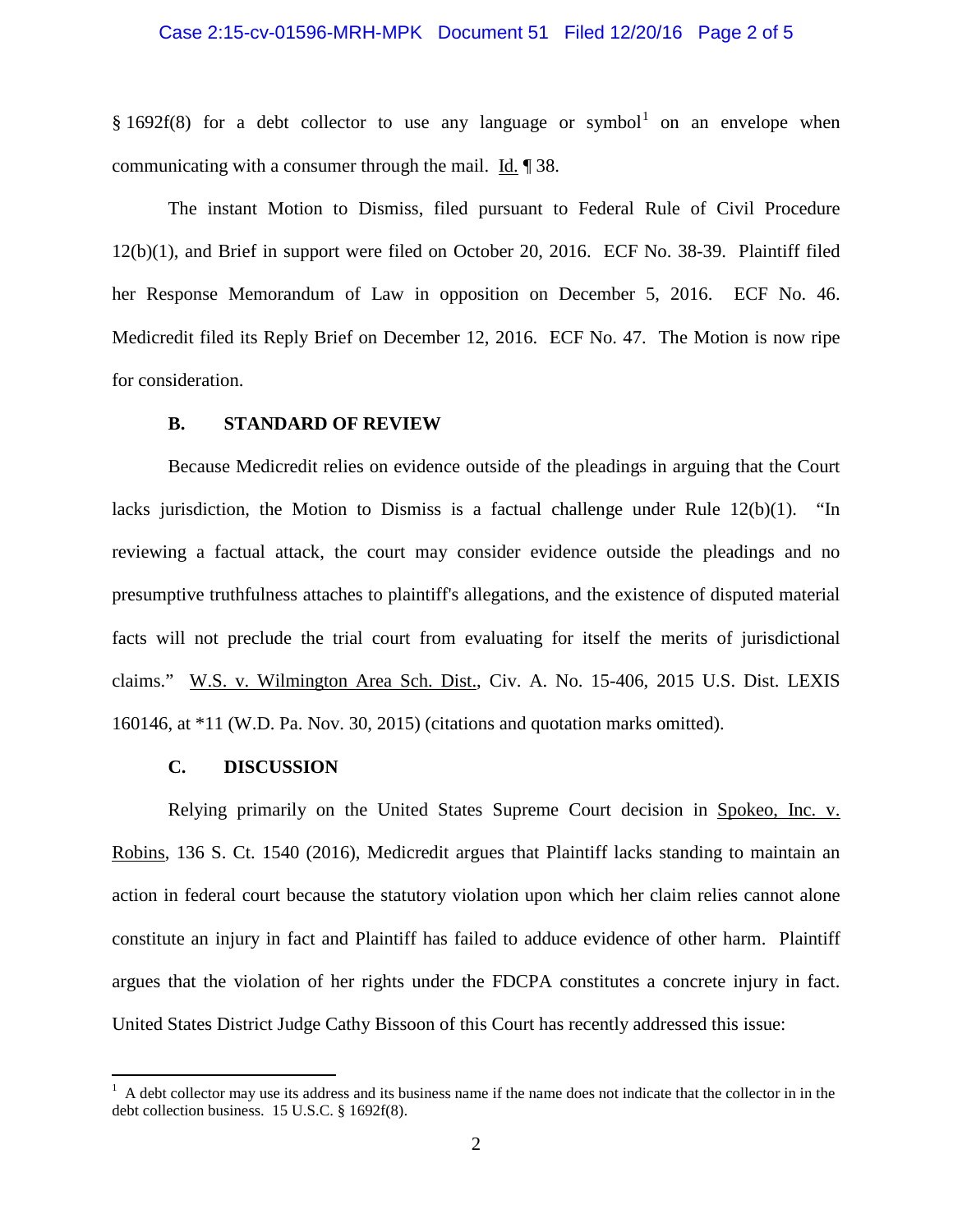Standing is "an essential and unchanging part of the case-or-controversy requirement of Article III" of the United States Constitution. Lujan v. Defenders of Wildlife, 504 U.S. 555, 560, 112 S. Ct. 2130, 119 L. Ed. 2d 351 (1992) The standing doctrine "developed in our case law to ensure that federal courts do not exceed their authority as it has been traditionally understood." Spokeo, 136 S. Ct. at 1547. Article III standing requires the party invoking jurisdiction to meet three elements:

First, the plaintiff must have suffered an "injury in fact" — an invasion of a legally protected interest which is (a) concrete and particularized, and (b) actual or imminent, not conjectural or hypothetical[.] Second, there must be a causal connection between the injury and the conduct complained of . . . . Third, it must be likely . . . that the injury will be redressed by a favorable decision.

Bock v. Pressler & Pressler, LLP, \_\_\_ F. App'x \_\_\_, 2016 U.S. App. LEXIS 13681, 2016 WL 4011150, at \*1 (3d Cir. July 27, 2016) (quoting Lujan, 504 U.S. at 560-61 (alterations in original)); Spokeo, 136 S. Ct. at 1547. In Spokeo, the Supreme Court addressed "whether the violation of a procedural right granted by statute presents an injury sufficient to constitute an 'injury in fact' and satisfy the '[f]irst and foremost of standing's three elements." Bock, 2016 U.S. App. LEXIS 13681, 2016 WL 4011150, at \*1 (quoting Spokeo, 136 S. Ct. at 1547).

Although the Supreme Court in Spokeo did not change the rule for establishing standing, "it used strong language indicating that a thorough discussion of concreteness is necessary in order for a court to determine whether there has been an injury-in-fact." Id. (citing Spokeo, 136 S. Ct. at 1545). The Court emphasized that "the requirements of particularization and concreteness required separate analyses and that neither requirement alone was sufficient." Id.; see also Spokeo, 136 S. Ct. at 1548 ("Particularization is necessary to establish injury in fact, but it is not sufficient. An injury in fact must also be 'concrete.'"). An alleged statutory violation is not always sufficient to demonstrate a concrete injury. Spokeo, 136 S. Ct. at 1549. A plaintiff "could not, for example, allege a bare procedural violation, divorced from any concrete harm, and satisfy the injury-in-fact requirement of Article III." Id. The Court confirmed, however, that "because Congress is well positioned to identify intangible harms that meet minimum Article III requirements . . . . [it] may elevat[e] to the status of legally cognizable injuries concrete, *de facto* injuries that were previously inadequate in law." Id. (internal quotations omitted); see also id. ("'Concrete' is not, however, necessarily synonymous with 'tangible.' Although tangible injuries are perhaps easier to recognize, we have confirmed in many of our previous cases that intangible injuries can nevertheless be concrete."); Bock, 2016 U.S. App. LEXIS 13681, 2016 WL 4011150, at \*1. In the case of alleged procedural violations, the question is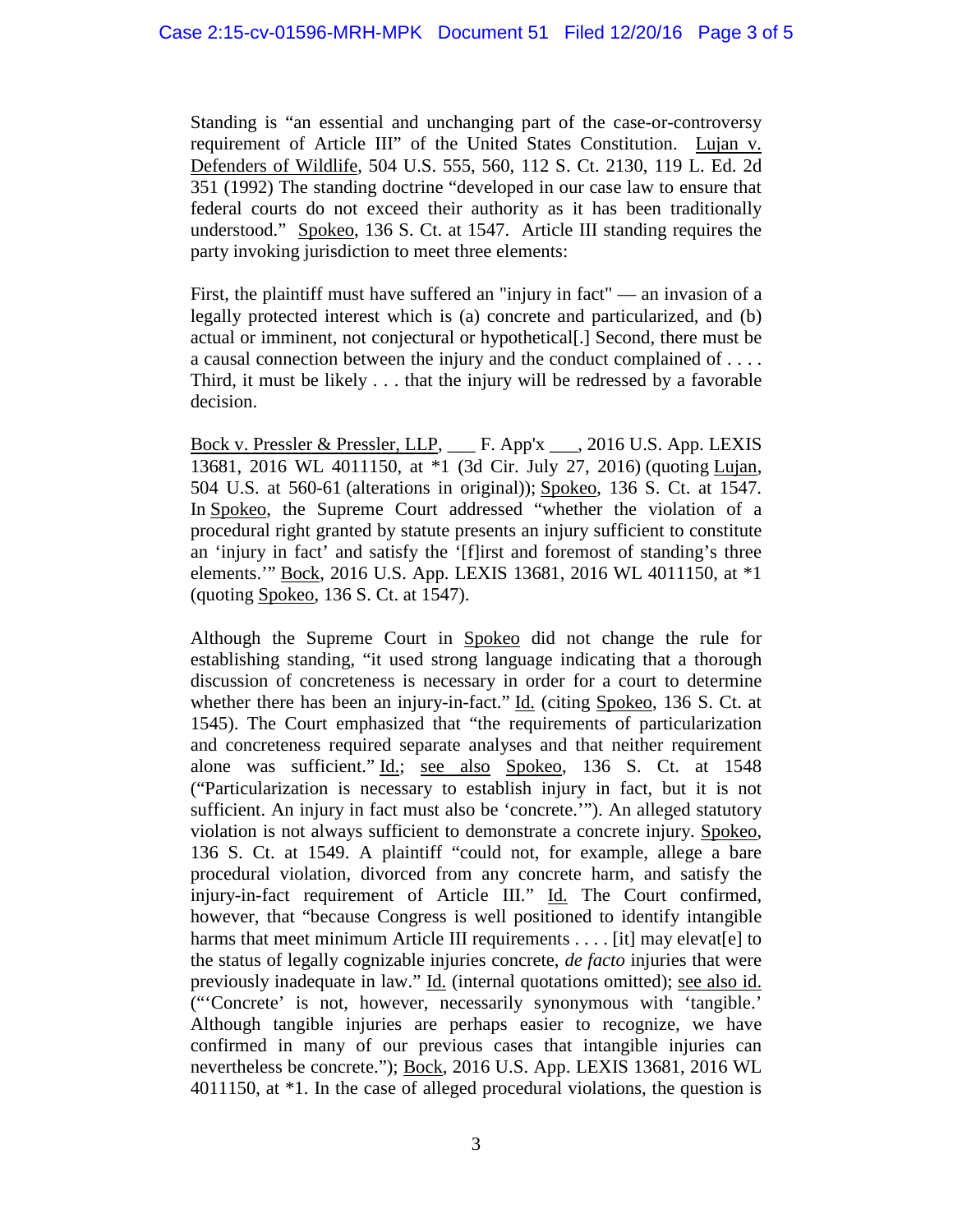"whether the particular procedural violations alleged . . . entail a degree of risk sufficient to meet the concreteness requirement." Spokeo, 1366 S. Ct. at 1550.

The Court of Appeals for the Third Circuit recently addressed Spokeo's impact on Article III standing in In re Nickelodeon Consumer Privacy Litigation, 827 F.3d 262 (3d Cir. 2016); see also (Doc. 89) (addressing In re Nickelodeon). In that case, the Court of Appeals acknowledged that under Spokeo, "even certain kinds of 'intangible' harms can be 'concrete' for purposes of Article III . . . . What a plaintiff cannot do . . . is treat a 'bare procedural violation . . . [that] may result in no harm' as an Article III injury-in-fact." In re Nickelodeon, 827 F.3d at 273-74 (quoting Spokeo, 136 S. Ct. at 1550). The Court of Appeals stated that "in some cases an injuryin-fact may exist solely by virtue of statutes creating legal rights, the invasion of which creates standing." Id. at 273. The Court of Appeals noted the Supreme Court's deference to Congress, stating that "Spokeo directs us to consider whether an alleged injury-in-fact 'has traditionally been regarded as providing a basis for lawsuit,'" and that "Congress's judgment on such matters is . . . 'instructive and important.'" Id. (quoting Spokeo, 136 S. Ct. at 1540); see also Bock, 2016 U.S. App. LEXIS 13681, 2016 WL 4011150, at \*2.

It is the district court's duty to determine in the first instance whether a plaintiff has Article III standing, including whether the elements of concreteness and particularization are satisfied. See, e.g., Bock, 2016 U.S. App. LEXIS 13681, 2016 WL 4011150, at \*2 (remanding case to district court to determine standing); Church v. Accretive Health, Inc., 654 F. App'x 990, 992-93 (11th Cir. July 7, 2016) (noting that standing is a jurisdictional issue that must be addressed prior to and independent of the merits of plaintiff's claims); Cruper-Weinmann, 653 F. App'x at 81-82; see also Fed. R. Civ. P. 12(h)(3) ("If the court determines at any time that it lacks subjectmatter jurisdiction, the court must dismiss the action."). "The plaintiff, as the party invoking federal jurisdiction, bears the burden of establishing" standing. Spokeo, 136 S. Ct. at 1547.

Kaymark v. Udren Law Offices, P.C., Civ. A. No. 13-419, 2016 U.S. Dist. LEXIS 171061, at \*9-

12 (W.D. Pa. Dec. 12, 2016).

In Kaymark, the Court thoroughly examined the decisions of other district courts on this issue and concluded that, via the FDCPA, debtors have a statutory right to be free from harmful debt-collection practices and that a violation of the FDCPA constitutes a concrete injury and satisfies Article III's injury-in-fact requirement. 2016 U.S. Dist. LEXIS 171061 at \*18-19.